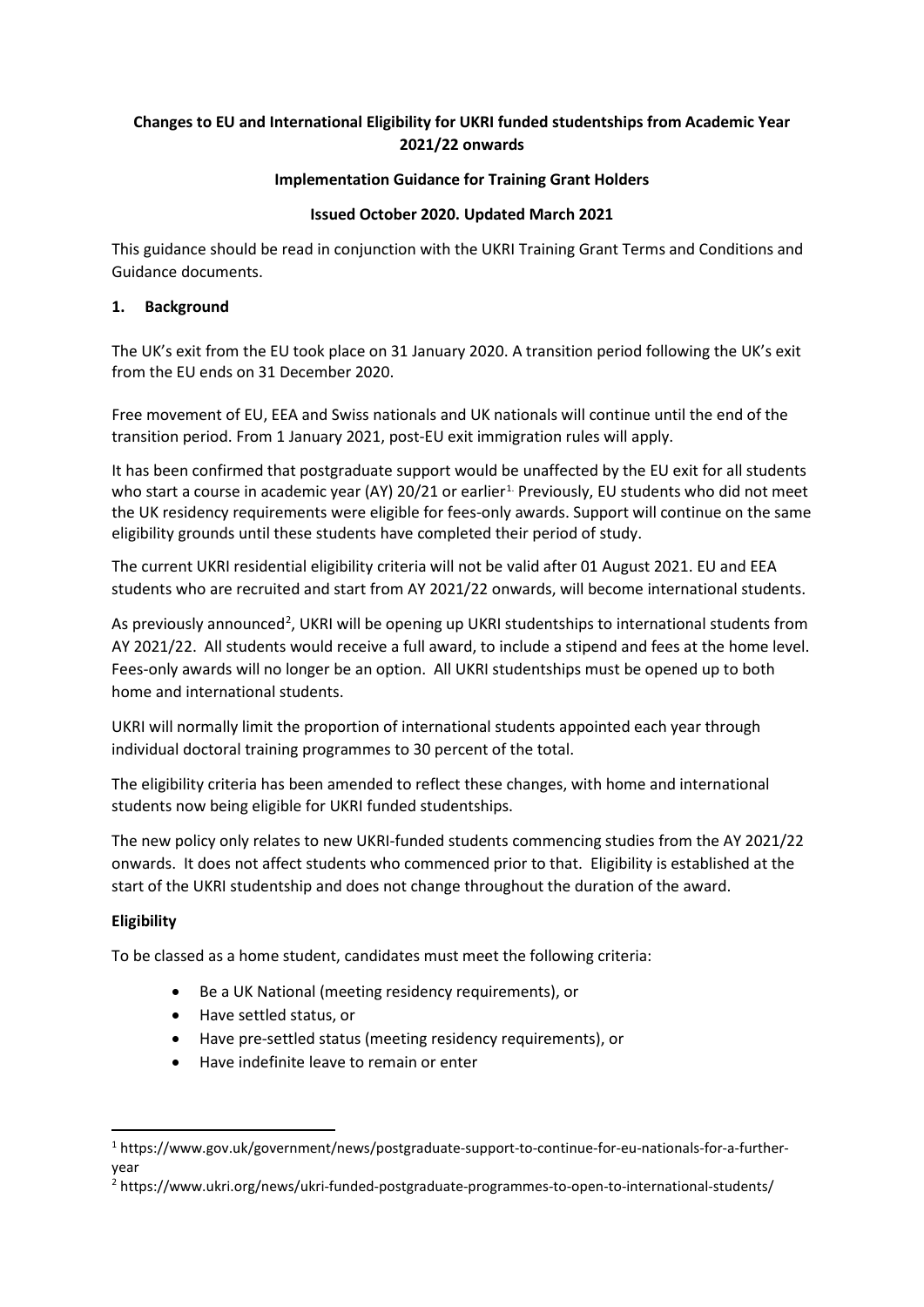If a candidate does not meet the criteria above, they would be classed as an International student.

The full eligibility criteria can be found in **Annex 1.**

It is the responsibility of the research organisation to determine eligibility using the guidance in this document and the UKRI Training Grant terms and conditions and Guidance documents.

With the exception of European students with pre-settled and settled status, all pre-existing rules around the status of a student e.g. status of refugees, those with indefinite leave to remain or enter, remain unchanged. Research Organisations should determine the status of a student by reviewing the Education (Fees and Awards) (England) regulations 2007 in the usual way, noting that UKRI determine eligibility based on the first day of the studentship, rather than the first day of the academic year. Only where you determine someone has international status do you need to consider the new UKRI policy on international student support.

## **2. Implementation principles**

## **The Cap**

The cap will be calculated based on a maximum of 30% of the individuals funded by UKRI per cohort per training grant for all standard studentship competitions. Where the 30% does not equal a whole number, this should be rounded up or down to the nearest whole number. There are certain council specific schemes that will not be adopting these standard conditions for example where student numbers are very low or for strategic reasons a lower or higher cap is required. Individual Research Councils will inform their training grant holders where this applies. It will not be possible for institutions to restrict eligibility or impose different cap levels.

All associated studentships are not included in the cap as they are funded in addition to the main award and through a separate recruitment process. Integrated studentships which are part of the cohort but not funded through UKRI are also not included.

#### **Fees**

The new policy only relates to new UKRI-funded students commencing studies from the AY 2021/22 onwards. It does not affect students who commenced prior to that. Eligibility is established at the start of the UKRI studentship and does not change throughout the duration of the award.

Existing UKRI fees only students are not be eligible to receive stipends and additional 'international top-up' fees should not be claimed from existing UKRI students by the RO**.** 

As currently, home students must not be charged additional fees above the fee level paid by UKRI. For international students, international fees may now be charged, however only the home fee level can be claimed from the UKRI training grant or other UKRI funding. UKRI funding may not be used to cover the difference between the home and international fee rate. Institutions will have the flexibility to find international tuition fees from other sources.

These sources can include contributions from the institution, co-funding partners or from the students directly. The institution can also choose to waive the additional fees. ROs must ensure that students are made aware of what their funding includes and what, if any, additional costs would need to be covered from other sources.

In implementing this policy institutions must continue to ensure that recruitment processes are fair, open and transparent with equality, diversity and inclusion policies supported throughout all stages.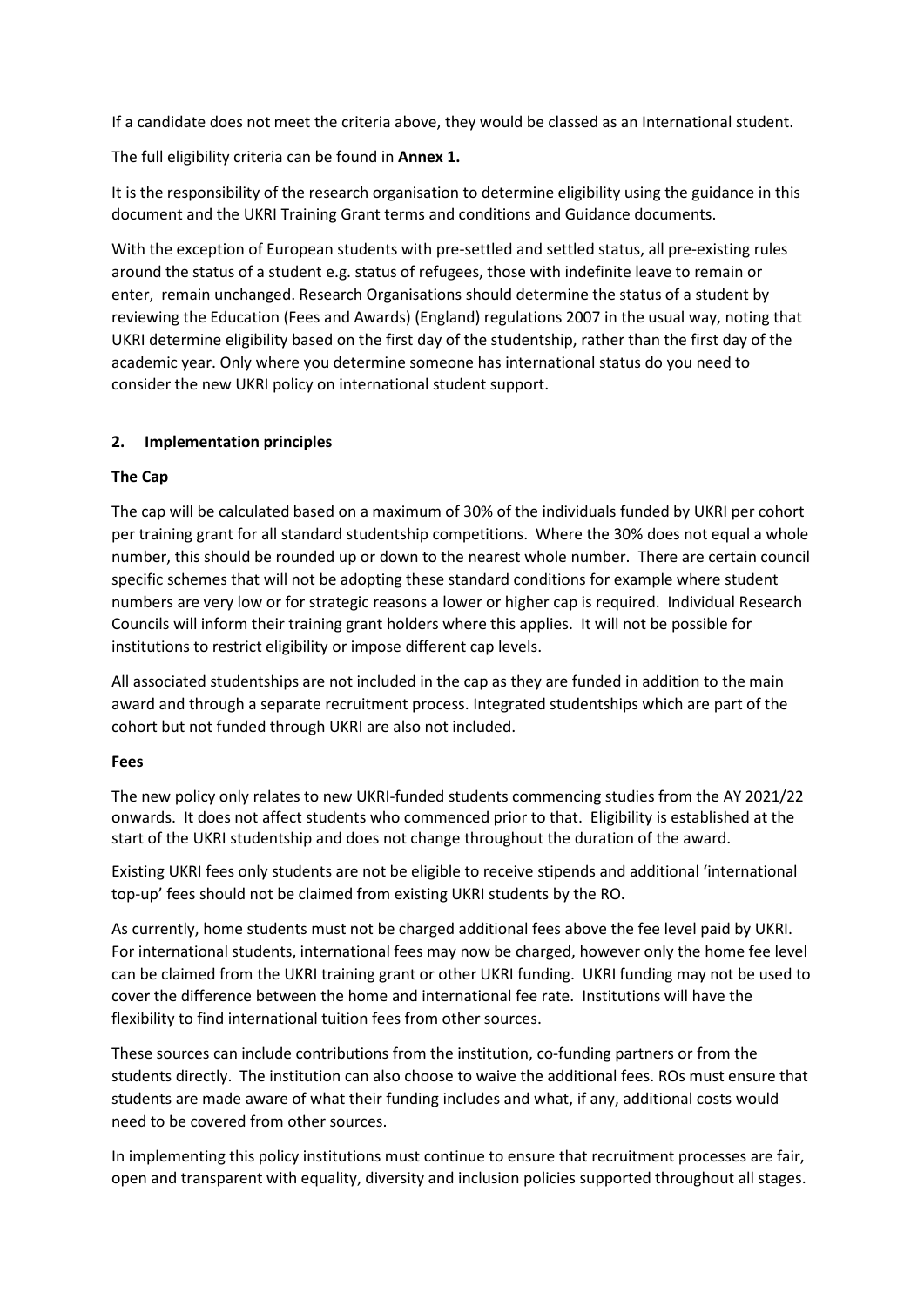Recruitment of international students should be based on ability and potential and not the candidates opportunity to access funding. Financial considerations must not be part of the recruitment decision.

You must also ensure that your approach to addressing the gap between the home and international fee rate is fair and meets all legal requirements. Whilst we would hope that consortia can have a common position on this, we do recognise that this is not always possible, especially where institutional policy varies. This is an area that should be considered as part of collaboration agreements.

Where institutional co-funding was agreed as part of a funded grant the training grant holder will need to contact the individual Research Council to discuss any changes to the agreed commitments required as a result of this new policy.

Standard UKRI funding rules will apply. At least 50% of the total cost of the Studentship (at home fee level) must be drawn from the Training Grant or Training Account of a single Council.

## **3. Information required from Training Grant Holders**

The annual report template will be amended to include information on international student recruitment. This information will be required on an individual student basis and will include:

- Confirmation of which fee level the student belongs to
- Whether the fee was charged or waived (if applicable),
- where the shortfall in fees was made up from institutions; co-funding partners; students etc (if applicable)

A full review of the data and how the cap is being implemented across the training grants will be conducted after two years.

#### **4. Contacts**

If additional information is required on the guidance above, please contact the individual council using the addresses below:

AHRC[: dtp@ahrc.ukri.org](mailto:dtp@ahrc.ukri.org) BBSRC: [dtp@bbsrc.ukri.org](mailto:dtp@bbsrc.ukri.org) EPSRC: [students@epsrc.ukri.org](mailto:students@epsrc.ukri.org) ESRC[: tdbpolicy@esrc.ukri.org](mailto:tdbpolicy@esrc.ukri.org) MRC[: students@mrc.ukri.org](mailto:students@mrc.ukri.org) NERC[: researchcareers@nerc.ukri.org](mailto:researchcareers@nerc.ukri.org) STFC: [Studentships@stfc.ukri.org](mailto:Studentships@stfc.ukri.org)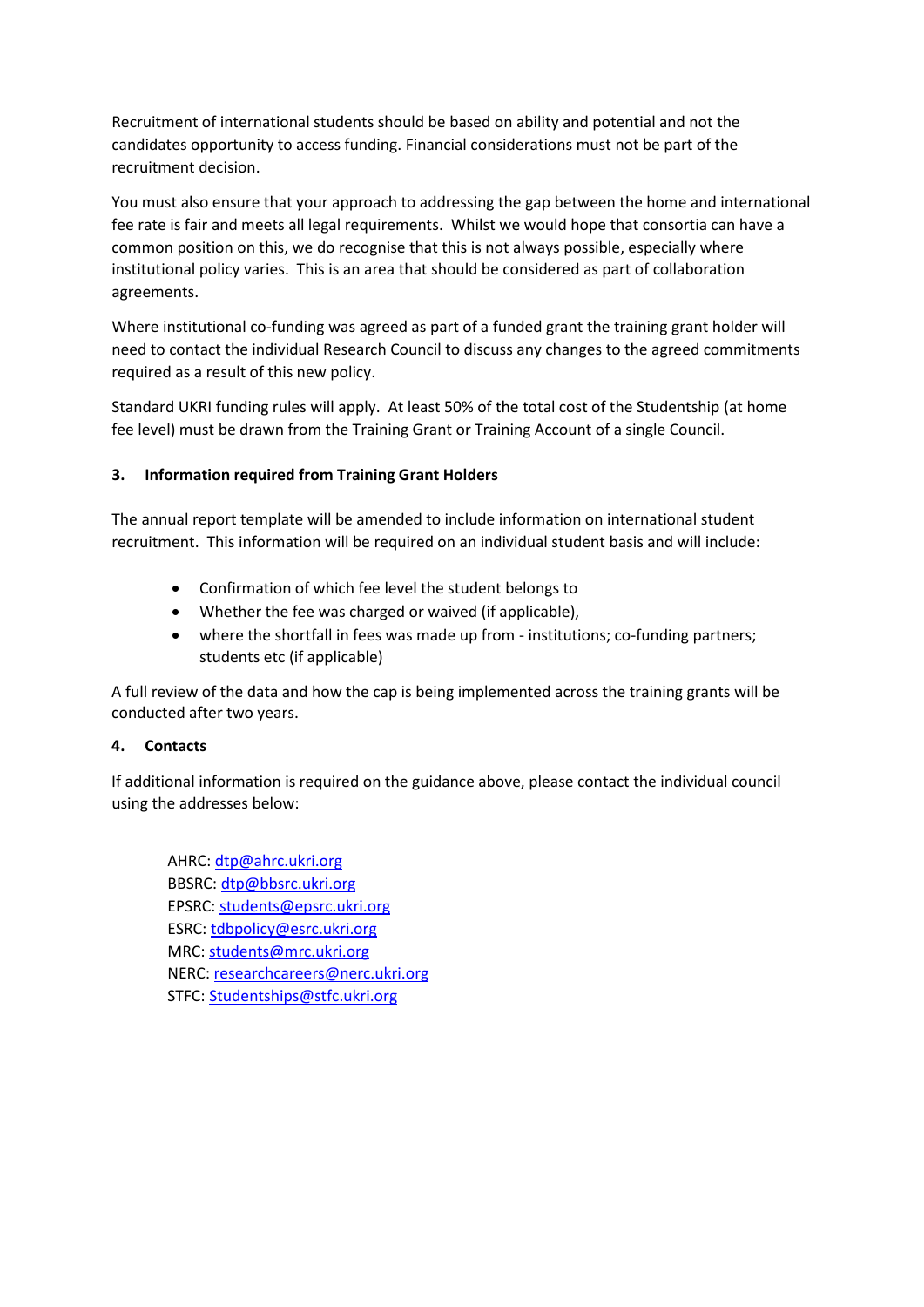## **Annex One - Full Eligibility Criteria**

Please note that the below guidance should be used to confirm eligibility of home or international status for UKRI funded studentships. This should not be used to determine eligibility of an individual to study in the UK.

UKRI has the power under Reg.6(4) of the Education (Fees & Awards)(England) Regulations 2007 to take a wider approach which may differ from the Department for Education (DfE).

To be classed as a Home student, candidates must meet the following criteria:

- Be a UK National (meeting residency requirements), or
- Have settled status, or
- Have pre-settled status (meeting residency requirement) or,
- Have indefinite leave to remain or enter

#### UK National

The UK includes the United Kingdom and Islands (i.e. the Channel Islands and the Isle of Man).

In terms of residency requirements for UK nationals, for courses starting from 1 August 2021, candidates will continue to be eligible for home fee status as long as:

- they were living in the EEA or Switzerland on 31 December 2020, and have lived in the EEA, Switzerland, the UK or Gibraltar for at least the last 3 years before starting a course in the UK
- have lived continuously in the EEA, Switzerland, the UK or Gibraltar between 31 December 2020 and the start of the course
- the course starts before 1 January 2028

Eligibility on these grounds will only be available for courses starting up to seven years from the last day of the transition period (i.e. on 31 December 2027 at the latest).

Children of UK nationals will also be eligible for support on the same terms, even if they are not themselves UK nationals, as long as both the UK national and the child meet the conditions listed above.

This is following the announcement made by [https://www.gov.uk/guidance/uk-nationals-in-the-eea](https://www.gov.uk/guidance/uk-nationals-in-the-eea-and-switzerland-access-to-higher-education-and-19-further-education)[and-switzerland-access-to-higher-education-and-19-further-education](https://www.gov.uk/guidance/uk-nationals-in-the-eea-and-switzerland-access-to-higher-education-and-19-further-education)

The above residency requirements will not apply to Irish nationals living in the UK and Ireland whose right to study and to access benefits and services will be preserved on a reciprocal basis for UK and Irish nationals under the Common Travel Area arrangement.

It will also not apply to those EU, other EEA and Swiss nationals benefitting from Citizens' Rights under the EU Withdrawal Agreement, EEA EFTA Separation Agreement or Swiss Citizens' Rights Agreement respectively.

#### Temporary absence

A UK national may have spent an extended period living outside the UK, either for study or employment and still be eligible for home fee status. Candidates in these circumstances are required to show that they have maintained a relevant connection with their home country and therefore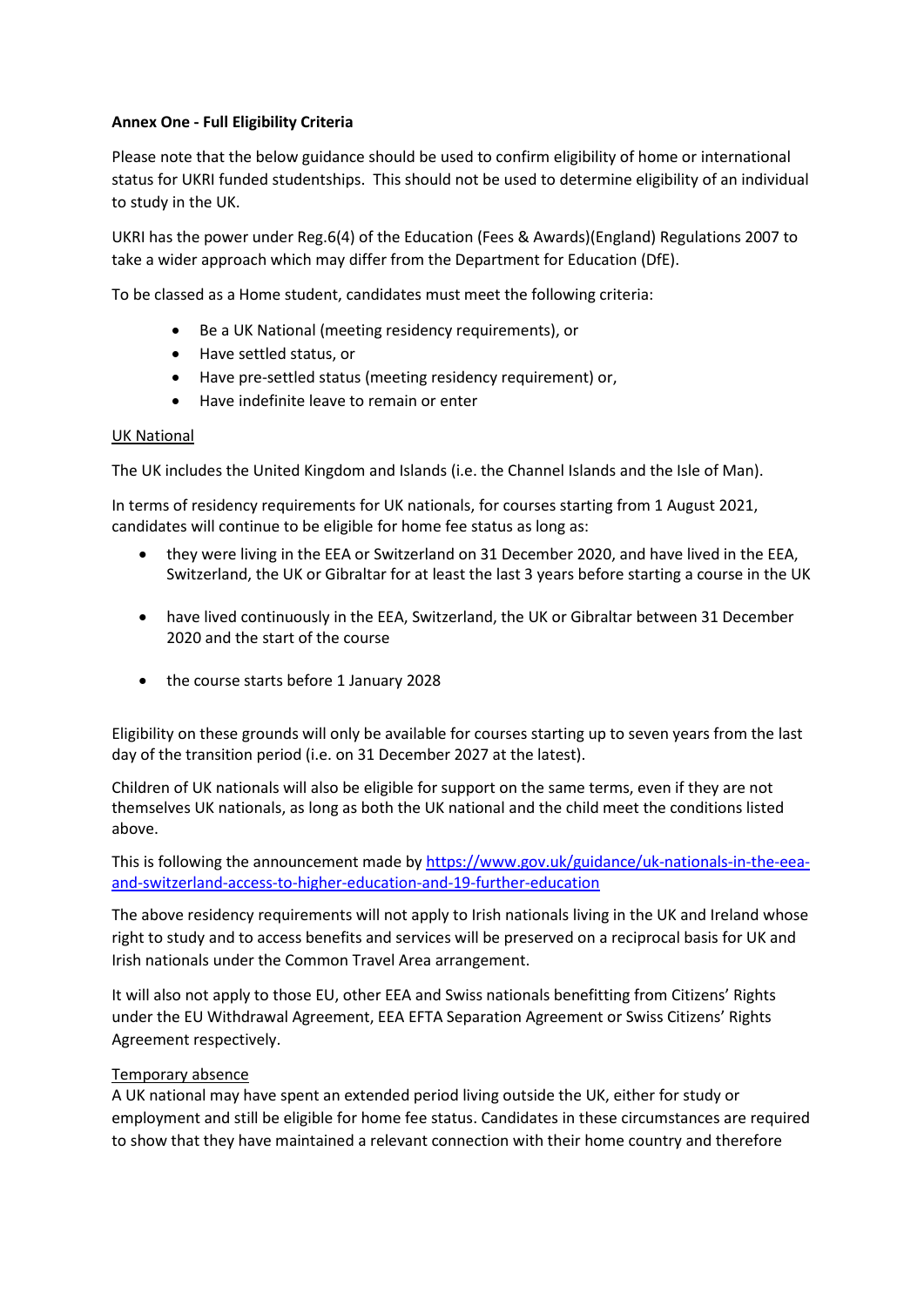claim that the absence was temporary. 'Temporary' does not depend solely on the length of absence.

If a candidate has been prevented from returning to the UK prior to the start of the course due to the Covid-19 pandemic then this can be considered as a temporary absence and the three year residency immediately before the start of their course rule will not be impacted. Candidates in these circumstances are required to show that they have maintained a relevant connection with the UK during their absence.

## **EU Settlement Scheme**

EU, EEA or Swiss citizens can apply to the EU Settlement Scheme to continue living in the UK after 30 June 2021. If successful, applicants will get either settled or pre-settled status.

## Settled status

Applicants will usually get settled status if they:

- started living in the UK by 31 December 2020
- lived in the UK for a continuous 5-year period (known as 'continuous residence')

Five years' continuous residence means that for 5 years in a row they have been in the UK, the Channel Islands or the Isle of Man for at least 6 months in any 12-month period. The exceptions are:

- one period of up to 12 months for an important reason (for example, childbirth, serious illness, study, vocational training or an overseas work posting)
- compulsory military service of any length
- time spent abroad as a Crown servant, or as the family member of a Crown servant
- time spent abroad in the armed forces, or as the family member of someone in the armed forces

If they have settled status, they can spend up to 5 years in a row outside the UK without losing that status. If they are a Swiss citizen, they and their family members can spend up to 4 years in a row outside the UK without losing their settled status.

#### Pre-settled status

If applicants do not have 5 years' continuous residence when they apply to the EU settlement scheme, they will usually get pre-settled status. They must have started living in the UK by 31 December 2020.

Those with pre-settled status will qualify as a home student if they have 3 years residency in the UK/EEA/Gibraltar/Switzerland immediately before the start of their course.

It is then possible to apply to change this to settled status once they have got 5 years' continuous residence. They must do this before the pre-settled status expires. They can stay in the UK for a further 5 years from the date they get pre-settled status.

If they have pre-settled status, they can spend up to 2 years in a row outside the UK without losing their status. They will need to maintain their continuous residence if they want to qualify for settled status.